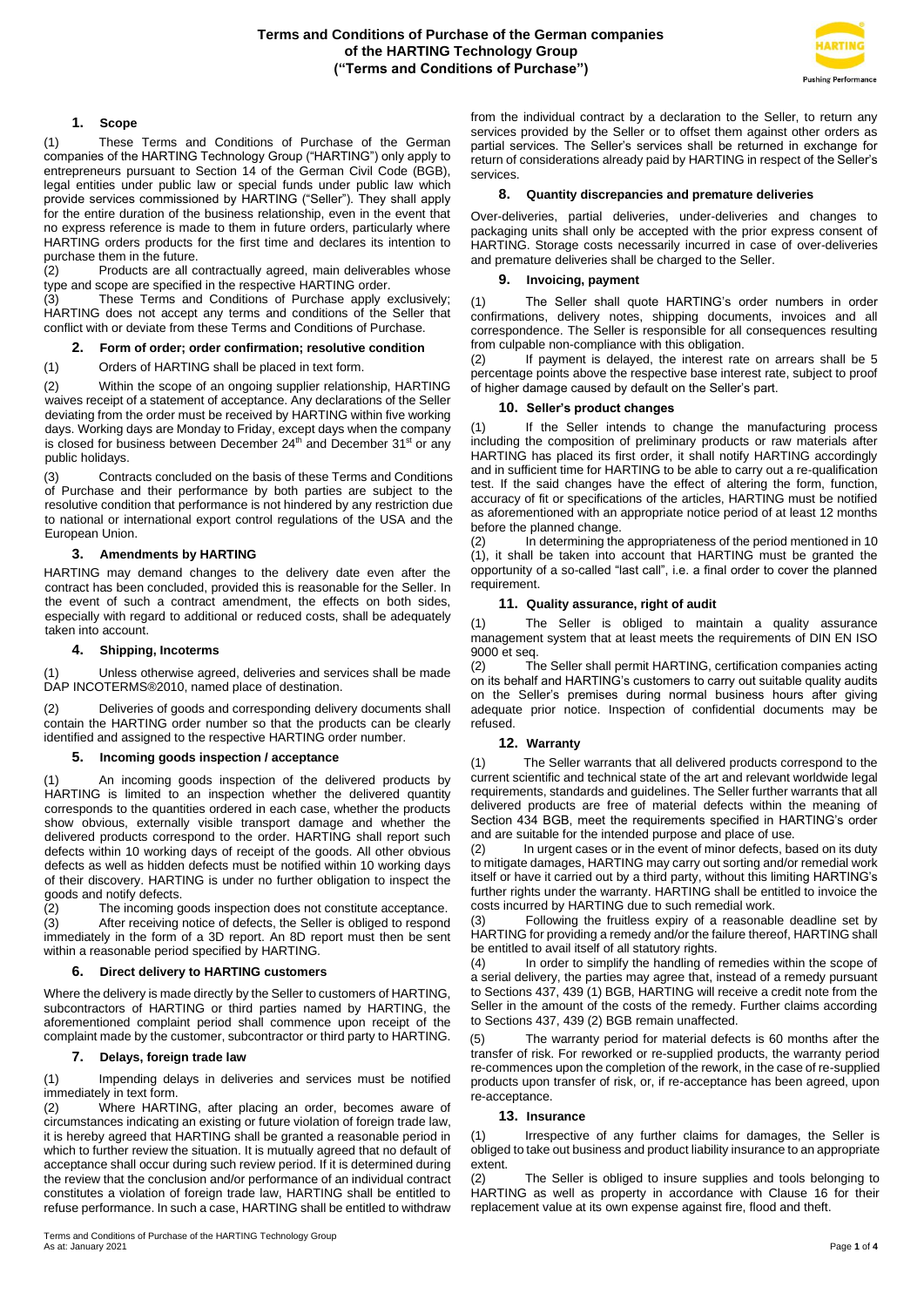

# **14. Software procurement, open source software**

In addition to these general Terms and Conditions of Purchase, the following applies to software:

(1) If standard software or customised standard software ("Software") has been agreed, HARTING shall acquire it as a copy of the work as defined by copyright law and in compliance with the principle of exhaustion. Insofar as this applies, any rights of use granted by the Seller shall be deemed to have been granted beyond the purchase of the copy of the work.

(2) Irrespective of the purchase of the Software as a copy of the work, the granting of a right to use the intellectual property of the Software and its scope shall be determined by the type of service and the purpose of the contract. If necessary for the intended use of the Software including error correction, the following actions (Section 69c Nos. 1 and 2 of the German Copyright Act [UrhG]), irrespective of the further rights of use, do not require the consent of the rightholder: (i) permanent or temporary reproduction in whole or in part, particularly as part of the installation, loading, displaying or running of the Software as well as the translation, editing, arrangement and other adaptation of the Software and (ii) reproduction of the achieved results.

(3) If individual software is to be created, upon its creation HARTING shall acquire an exclusive, irrevocable and sub-licensable right of use of the respective version, unlimited in time and space, for all known or future types of use, particularly use and exploitation within the scope of HARTING's business activities to the individual software as well as its documentation. This being so, HARTING shall be enabled to use and exploit the aforementioned individual software in all respects and in any conceivable way together with the documentation and source code, in modified or unmodified form, within its own company or in companies of the same group, or by transferring it or otherwise making it available to third parties.

(4) When using code in Software or individual software that is covered by an open source licence ("OSS"), the Seller shall inform HARTING independently and in writing of the use of OSS and the consequences of its use, hand over the licence conditions and take all steps to avoid jeopardising the attainment of the purpose of the contract. When using such OSS, the Seller shall in particular ensure that the programming measures required under the respective licence model are carried out so as to avoid a situation where a proprietary code to be created in accordance with the order or provided by HARTING is not covered by the respective OSS license (copyleft). It shall also ensure that the other conditions stipulated in the respective licence are fulfilled and support HARTING in fulfilling its own obligations arising from the use of this code.

# **15. Intellectual property rights**

(1) The Seller warrants that the products and/or services supplied by it are free from defects of title for a period of five years, unless the violations are based on HARTING's specifications. At HARTING's request, the Seller shall give a guarantee that the Software or individual software and other products provided by it in accordance with Section 14 above are free from defects of title, in particular from intellectual property rights of third parties, insofar as the risk of liability for defects of title is controlled by the Seller alone.

(2) The Seller shall inform HARTING immediately in writing of any defects of title.

(3) If HARTING or a customer of HARTING is held liable for an infringement of intellectual property rights, HARTING shall be entitled to demand indemnification from the Seller against the costs, damages and expenses incurred as a result, if and to the extent that these are caused by the Seller's deliveries.

If HARTING so requires, the Seller may satisfy the claim for indemnification pursuant to paragraph (3) above by (i) obtaining a right of use from the copyright owner in favour of HARTING and its customers, or (ii) modifying the parts infringing the property right or replacing them with other parts so that there is no further infringement.

(5) HARTING is otherwise entitled to the rights pursuant to Clause 12.

## **16. Provision of materials**

(1) Materials provided by HARTING shall remain the property of HARTING and shall be stored separately free of charge, marked and managed as the property of HARTING and adequately insured, in particular against accidental loss and deterioration. They may only be used for HARTING's orders. In the event of a culpable reduction in value or loss, the Seller shall provide compensation. This also applies to the billed transfer of order-related materials.

(2) Processing or transformation of the material shall be carried out regularly for HARTING as principal, so that HARTING becomes the direct owner of the new or transformed item. If, by way of exception, HARTING is not the manufacturer, HARTING and the Seller hereby agree that HARTING shall become the direct owner of the new item. The Seller shall store the new item for HARTING free of charge with all due professional care.

# **17. Tools**

(1) Tools, moulds, samples, models, profiles, drawings, standards, templates and gauges provided by HARTING, as well as items manufactured according to these, may not be passed on to third parties or used for purposes other than those stipulated in the contract without the written consent of HARTING. They must be secured against unauthorised inspection or use. Subject to further rights, HARTING may demand their return if the Seller violates these obligations.

(2) The Seller is obliged to carry out any necessary maintenance and inspection work at its own expense in good time. It must notify HARTING immediately in text form of any malfunctions; if it culpably fails to do so, this shall not affect claims for damages.

(3) No later than 30 September of each year, the Seller shall send HARTING a list of the materials, tools and other property belonging to HARTING held by the Seller as at the reporting date.

### **18. Subcontracting, reservation of consent, supplier management, prohibition of assignment**

(1) If the Seller intends to use sub-suppliers, it shall obligate them in accordance with the provisions of these Terms and Conditions of Purchase. In the event that these sub-suppliers breach an obligation arising from these Terms and Conditions of Purchase, the Seller hereby assigns all resulting claims to HARTING, which hereby accepts such assignment.

(2) Subcontracting of third parties by the Seller requires the prior written consent of HARTING's Global Purchasing department.

(3) The Seller obliges its sub-suppliers and subcontractors to establish and maintain a QM system that is at least equivalent to the above requirements of these Terms and Conditions of Purchase and ensures that its services are free of defects. HARTING may demand documented proof from the Seller that the Seller has satisfied itself of the effectiveness of the QM system at its sub-suppliers and subcontractors.

(4) If quality problems arise which are caused by preliminary products or parts, the Seller shall, after prior agreement, arrange for HARTING to conduct an audit at its sub-suppliers and subcontractors.

(5) The Seller may not assign its claims against HARTING or have them collected by a third party without the prior written consent of HARTING.

## **19. Special conditions for works and services**

(1) Insofar as the Seller performs work and services for HARTING, the provisions of this Clause 19 shall take precedence over the other provisions of these General Terms and Conditions.

(2) The specific terms of the order shall be agreed in text form based on a quotation issued by the Seller and an order placed by HARTING (the "Order").

(3) HARTING may request changes to the scope of services also after the contract has been concluded, insofar as this is reasonable for the Seller taking HARTING's interests into account. In the event of such a contract amendment, the effects on both sides, especially with regard to additional or reduced costs and the agreed dates, shall be adequately taken into account.

#### **19.1 Service performance**

(1) The Seller agrees to execute the order under its own responsibility, fully and with due care, based on the generally recognised state of the art. This also applies to the Seller's own employees.

(2) The Seller shall ensure compliance with relevant and pertinent technical standards and statutory regulations (such as the German Ordinance on Industrial Safety and Health [BetrSichVO]) for the execution of the work shown in Annex 1. The investments required in order to execute the order (e.g. official registration/approval, acquisition of relevant knowledge and certificates, etc.) shall be made by the Seller at its own expense.

The Seller warrants that it will provide high-quality services and, in particular, will comply with HARTING's written quality standards (based on DIN-ISO 9001:2015).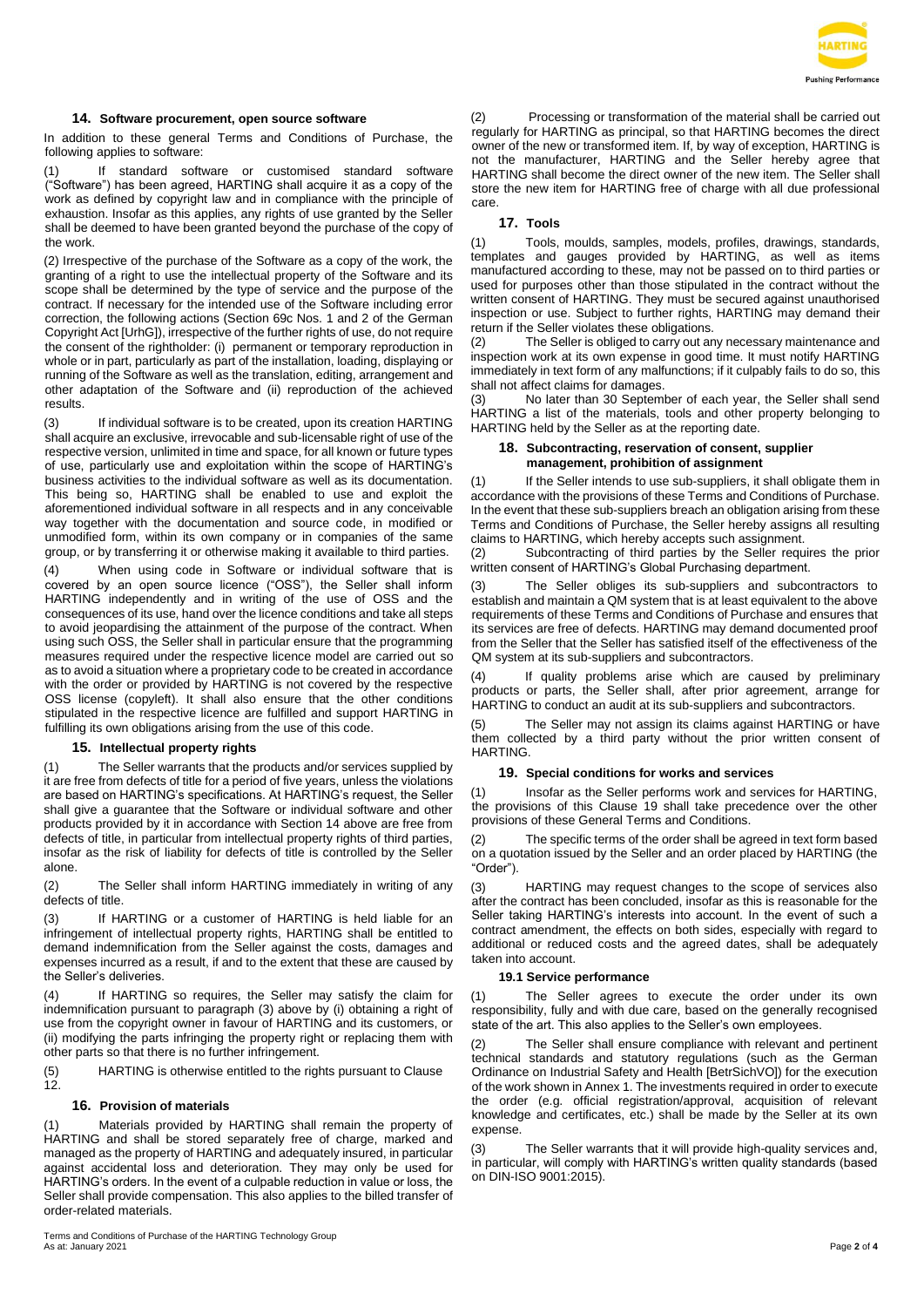

# **19.2 Dates**

(1) The dates stated in the order are binding.

(2) The Seller shall be obliged to inform HARTING immediately in writing if circumstances arise or come to its attention which indicate that deadlines cannot be met.

The Seller may only claim that HARTING has failed in its duty of cooperation if HARTING was previously reminded of such duty in writing and did not cooperate within a reasonable period of time.

# **19.3 Remuneration**

(1) The Seller shall receive remuneration the amount and due date of which are agreed within the scope of the respective order.

(2) HARTING has the right to cancel an order at any time, even prior to execution of the order. In this case, the Seller is entitled to demand the agreed remuneration; however, it must accept offsetting of any amounts which it saves due to cancellation of the contract or earns or wilfully neglects to earn through the deployment of its staff elsewhere.

(3) All payments by HARTING shall only be made to the Seller. The assignment of receivables and claims against HARTING must be expressly approved in order to be effective. Set-offs by the Seller against HARTING are only permissible if the claim has been legally established or acknowledged by HARTING.

### **19.4 Handover, acceptance and remuneration for performance of work**

(1) In the event that the Seller is required to produce work in accordance with Sections 631 et seq. BGB, the Seller shall notify HARTING immediately of the completion of agreed partial services and of overall performance.

(2) After completion of the respective services or at the agreed time, joint acceptance of the works takes place in the presence of responsible and authorised employees of both contracting parties. Risk shall be transferred upon (final) acceptance.

(3) If the Seller shows proof on the day of acceptance that the agreed performance data and warranty data have been achieved, acceptance shall be confirmed in an acceptance report.

(4) If it becomes apparent during an acceptance test that the work has not been produced in accordance with the contract and the acceptance test is therefore failed, the Seller shall immediately do everything necessary to enable a new acceptance test to be carried out. All costs incurred due to repeat testing shall be borne by the Seller.

(5) If a repeat acceptance test is necessary and the contractually agreed services are still not fulfilled, particularly if the agreed performance data are not proven, the contract shall be deemed not to have been performed.

(6) If defects are discovered during acceptance which do not affect the operation of the work, acceptance can take place subject to the immediate elimination of such defects. An appropriate amount will then be withheld from the remaining payment until the defects have been remedied.

# (7) Advance payments may be agreed.

(8) The warranty period as described in clause 12 (5) above commences upon the complete and unconditional written acceptance of the product. Payment, including unconditional payment, operationalisation, use or commissioning by HARTING does not constitute acceptance of the products. Section 640 (1) sentence 3 BGB (presumption of acceptance) shall not apply in particular within the framework of individual contracts

If the order is cancelled by HARTING at short notice  $(0 - 24$  hours before the start of the order), the Seller shall be entitled to claim compensation in the amount of the expenses inevitably incurred by it in relation to the order and not able to be devoted to any other purpose. In addition, the Seller may demand 5% of the agreed remuneration attributable to the part of the work not yet performed.

(10) If and insofar as no joint acceptance has been agreed, HARTING shall inspect the item forming the object of the contract after delivery or handover for obvious defects and transport damage and for quantity discrepancies. A complaint by HARTING shall be deemed to be made in good time if it is submitted to the Seller within 10 working days after delivery. For hidden defects, this notice period begins at the time the defect is discovered. HARTING has no further obligations to examine the goods or notify defects beyond those mentioned in this Clause 19.4.

### **19.5 On-site execution**

(1) Work to be carried out on HARTING's factory site must not hinder operations and third parties more than can be avoided. The work process

and any substantial deliveries must be agreed with HARTING's technical site manager in good time before the work commences.

Independent subcontractors who are to carry out work on HARTING's factory site must be named to HARTING in writing without exception before the work is carried out. HARTING reserves the right to object.

(3) Upon request, the Seller shall provide HARTING with a list of the names and functions of the employees that the Seller, its agents or authorised representatives wish to deploy on HARTING's factory site. Upon request, the Seller shall provide evidence that the legally required social insurance cover is in place for its employees. Employees of the Seller or its agents or authorised representatives may be denied access to the factory site for good cause.

(4) Site badges issued to staff must be returned immediately after completion of the work or at the end of a working day, whichever is sooner. The same applies if they are no longer required in a particular case.

The Seller shall ensure that its employees, agents and/or authorised representatives follow HARTING's instructions for maintaining safety and order, submit to the usual inspection procedures and the accident prevention regulations applicable on site and observe the house rules. By accepting the order, the Seller undertakes to observe the health and safety requirements, the relevant national occupational safety and environmental protection regulations and the relevant accident prevention regulations applicable at the time of delivery and commissioning and, moreover, the generally recognised safety and occupational medicine rules. Further requirements may arise from the respective order. If the rules and regulations of this clause are not observed, the order shall be deemed not to have been properly fulfilled. The right is reserved to claim compensation of resulting damages.

(6) Before starting work on HARTING's factory premises, the Seller shall prepare a risk assessment, record the results in writing and issue instructions to its employees on that basis. These instructions must be documented in writing and presented on request.

All items brought to HARTING's factory premises as part of an individual order are subject to factory inspections. Items of the Seller which are brought to the factory premises must be clearly marked by the Seller beforehand with its name or company logo. Before delivery and removal, if specifically requested, a written list of these items must be submitted to HARTING's local representative for signature and deposited with him/her.

(8) The Seller shall strictly observe statutory and official environmental protection regulations when performing the respective contractual service. Particularly when using materials and substances liable to contaminate or otherwise adversely affect soil or water, the Seller must take precautions against leakage, etc.

### **19.6 Compliance with the Minimum Wage Act (MiLoG)**

If a claim is made against HARTING due to a violation of the Minimum Wage Act (MiLoG) or other tax, social security or labour law requirements by the Seller, in the internal relationship with HARTING the Seller assumes sole and full responsibility for meeting HARTING's obligations as joint guarantor. This shall not apply if and to the extent that HARTING acts with intent or gross negligence. The Seller is also liable for violations of the above requirements by any subcontractors or suppliers.

### **19.7 Place of performance**

Unless otherwise stated in the order, the place of performance shall be the delivery address or place of use requested by HARTING. In all other respects, the place of performance is the place of business of the HARTING company named in the order.

#### **20. Confidentiality, return of documents**

(1) The Seller is obliged to keep all illustrations, drawings, calculations and other documents and information received by it secret and to use them only for the stated purpose. The obtained information shall only be made accessible by the Seller to those employees who are also obliged to maintain secrecy and only to the extent necessary for the purpose of delivery to HARTING.

(2) If the Seller intends to subcontract works to a third party, this shall require the prior written consent of HARTING. Once approval is given, the Seller shall oblige the third party to observe secrecy accordingly. In the event that the third party violates the duty of secrecy, the Seller hereby assigns all resulting claims to HARTING, which hereby accepts such assignment.

(3) The duty of secrecy shall also apply for an indefinite period beyond the time of execution of the respective order, unless the Seller can